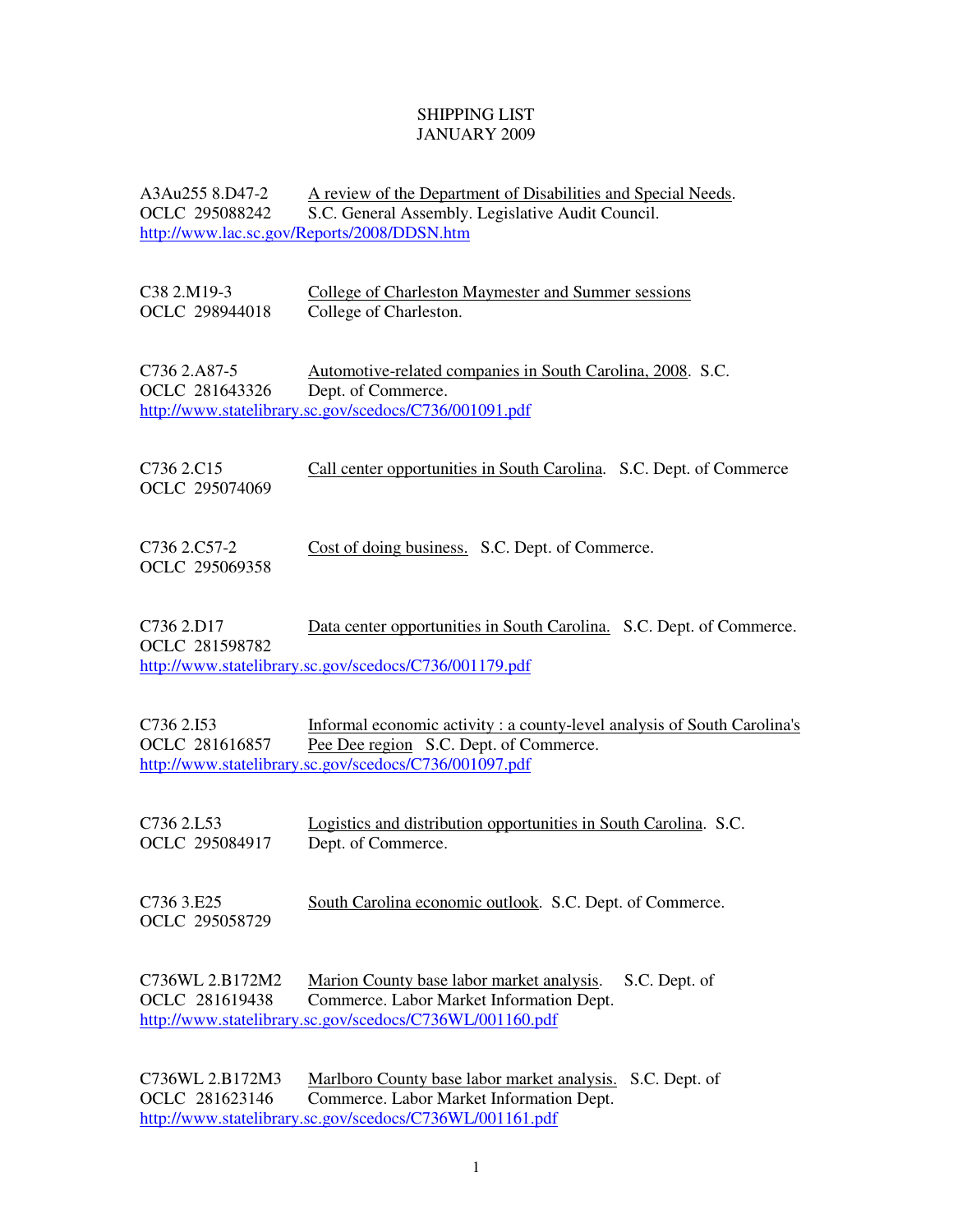C736WL 2.B172S3 Sumter County base labor market analysis. S.C. Dept. of OCLC 281647230 Commerce. Labor Market Information Dept. http://www.statelibrary.sc.gov/scedocs/C736WL/001224.pdf

C736WL 2.B172SW Santee-Lynches area base labor market analysis. S.C. Dept. of OCLC 281643294 Commerce. Labor Market Information Dept. http://www.statelibrary.sc.gov/scedocs/C736WL/001223.pdf

C736WL 2.P65B3 Profile, Beaufort County, South Carolina. S.C. Dept. of Commerce. OCLC 295086475 Labor Market Information Dept. http://www.statelibrary.sc.gov/scedocs/C736WL/001276.pdf

G7463To 2.A81 Awards brochure S.C. Governor's Conference on Tourism & Travel. OCLC 299152532

G7463To 2.S87 Sustainability S.C. Governor's Conference on Tourism & Travel. OCLC 299152525

H3496Water 5.W17 2008 Water classifications & standards (R. 61-68) S.C.<br>OCLC 298212099 Bureau of Water. OCLC 298212099

## SERIALS SHIPPING LIST January 2009

| Ag8357 3.M16  | South Carolina market bulletin S.C. Department of             |                         |
|---------------|---------------------------------------------------------------|-------------------------|
| Agriculture.  |                                                               |                         |
| OCLC 08246250 | <b>January 1, 2009</b>                                        |                         |
|               | January 15, 2009                                              |                         |
|               | http://www.scda.state.sc.us/marketbulletin/marketbulletin.htm |                         |
|               |                                                               |                         |
| B8595Em 3.I57 | The insurance advantage.                                      | S.C. Employee Insurance |
| Program       |                                                               |                         |

OCLC 71341064 2008

| B8595Em 8.I57 | Insurance orientation handbook, S.C. Employee Insurance Program |
|---------------|-----------------------------------------------------------------|
| OCLC 58426607 | 2009                                                            |

B8595Em 8.I57-2 Insurance benefits guide. S.C. Employee Insurance Program OCLC 85834837 2009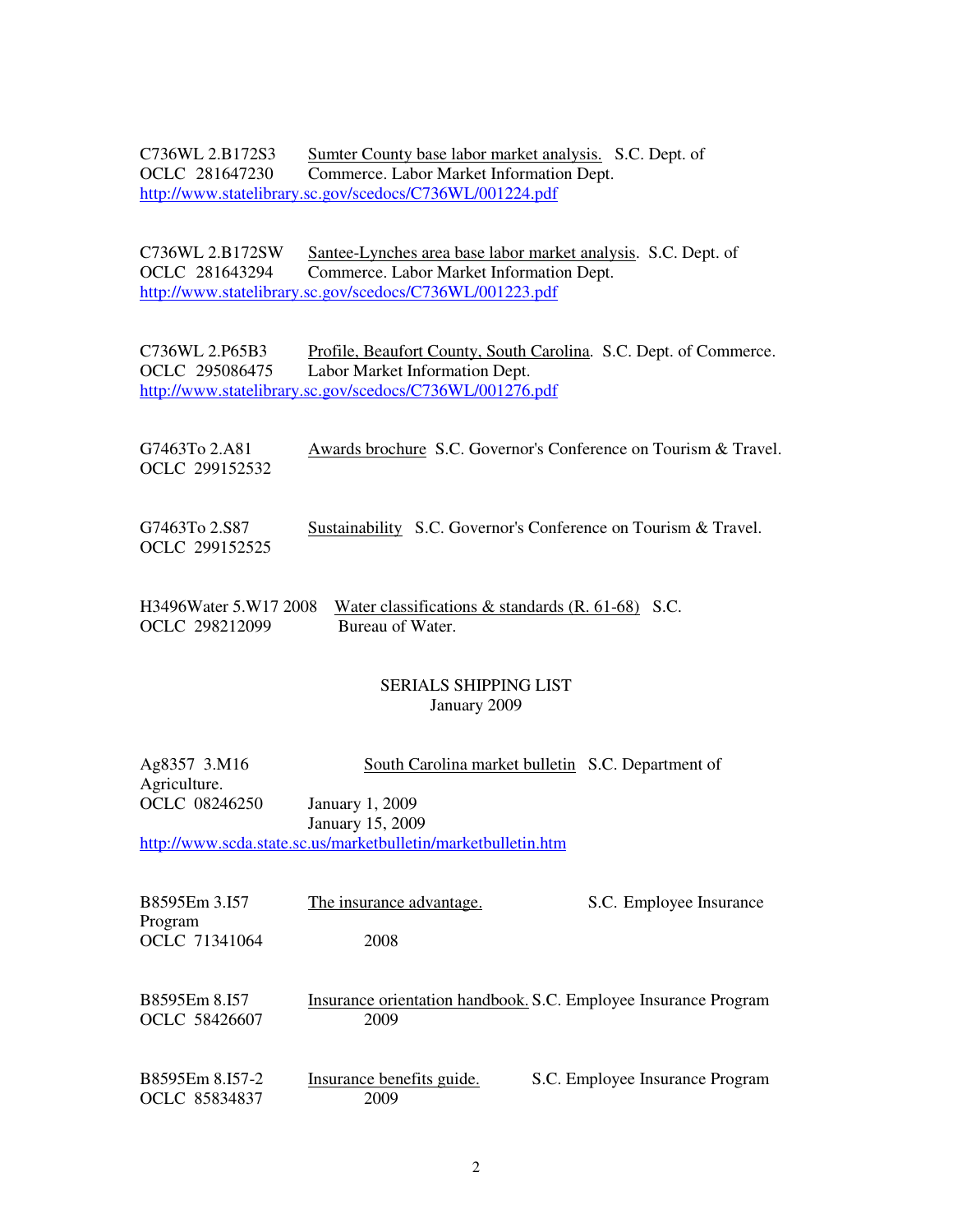| B8595Em 8.M32                                                  | When you become eligible for Medicare handbook. S.C.                                                                                                                                                                        |
|----------------------------------------------------------------|-----------------------------------------------------------------------------------------------------------------------------------------------------------------------------------------------------------------------------|
|                                                                | Employee Insurance OCLC 191726364 Program.<br>2009                                                                                                                                                                          |
| B8595F3.B11<br>OCLC 187311936                                  | The BA advantage S.C. State Budget and Control Board.<br>2008                                                                                                                                                               |
| C736 3.E25<br>OCLC 297527365                                   | South Carolina economic outlook S.C. Department of Commerce<br>October 2008<br>November 2008                                                                                                                                |
| Em735M 3.W56<br>Security Commission,<br><b>OCLC 45075850</b>   | South Carolina workforce trends<br>S.C. Employment<br>Labor Market Information<br>December 2008                                                                                                                             |
|                                                                | http://www.sces.org/lmi/pubs/OnlinePubs/wft.asp                                                                                                                                                                             |
| G7461 3.B82-6<br>OCLC 54008960                                 | Executive budget, fiscal year S.C. Office of the Governor<br>2009/10                                                                                                                                                        |
| H434 8.C44-3<br>health.                                        | Medicaid provider manual [electronic resource] : children's behavioral                                                                                                                                                      |
| OCLC 299164472                                                 | S.C. Dept. of Health and Human Services.<br>2008                                                                                                                                                                            |
| BehavioralHealth                                               | http://www.dhhs.state.sc.us/dhhsnew/ServiceProviders/ProviderManualsAll.asp?pType=Children                                                                                                                                  |
| H434 8.C55<br>OCLC 299159838<br>care                           | Medicaid provider manual [electronic resource]: community long-term<br>S.C. Dept. of Health and Human Services<br>2008                                                                                                      |
|                                                                | http://www.dhhs.state.sc.us/dhhsnew/ServiceProviders/ProviderManualsAll.asp?pType=Long%2                                                                                                                                    |
| 0term%20care                                                   |                                                                                                                                                                                                                             |
| H434 8.C55-3<br>health OCLC 299153939<br>ity%20Mental%20Health | Medicaid provider manual [electronic resource]: community mental<br>S.C. Dept. of Health and Human Services<br>services<br>2008<br>http://www.dhhs.state.sc.us/dhhsnew/ServiceProviders/ProviderManualsAll.asp?pType=Commun |
| H434 8.D41-2<br>OCLC 299159921<br>services                     | Medicaid provider manual [electronic resource]: diabetes management<br>S.C. Dept. of Health and Human Services<br>2008                                                                                                      |

http://www.dhhs.state.sc.us/dhhsnew/ServiceProviders/ProviderManualsAll.asp?pType=Diabetes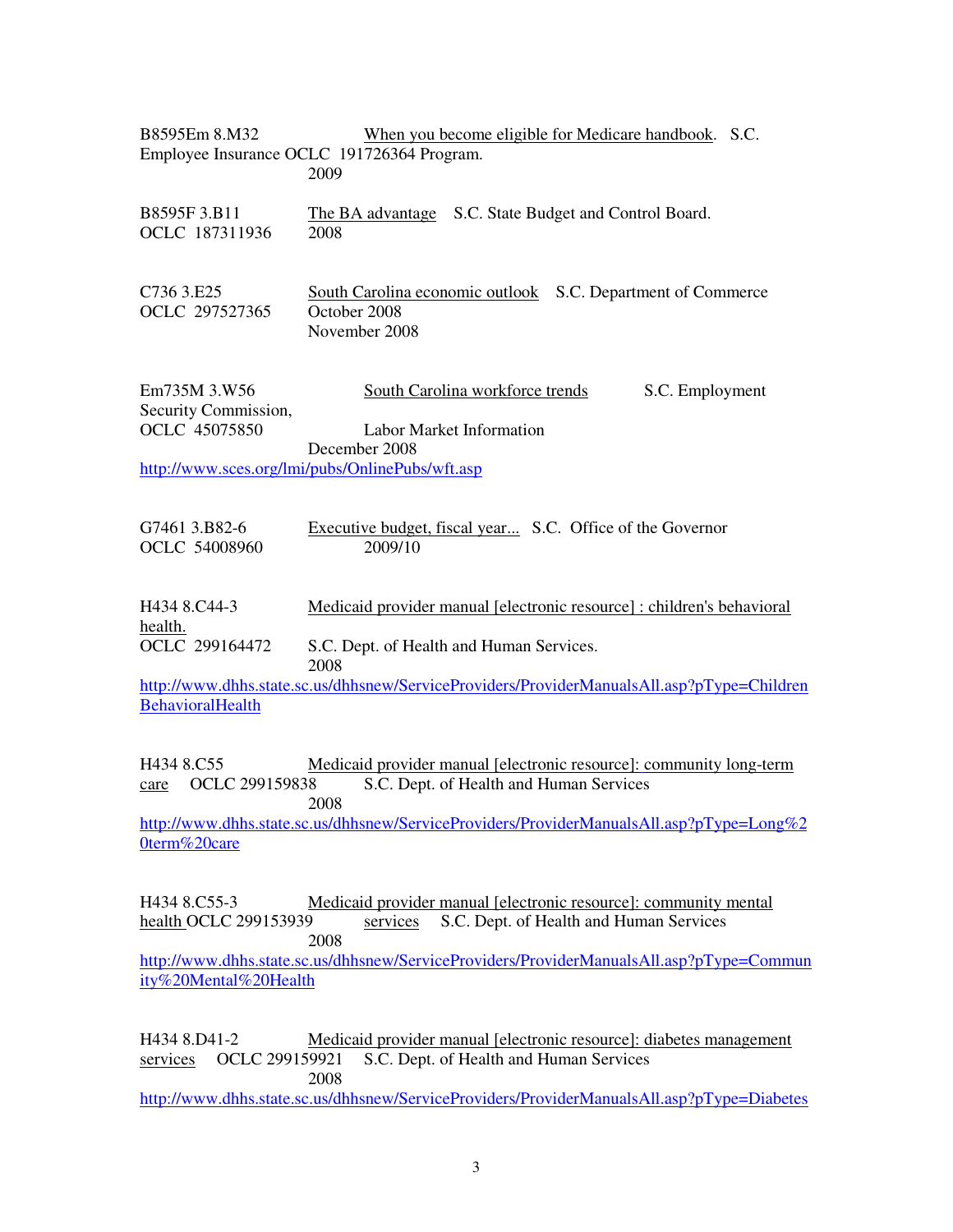H434 8.E16 Medicaid provider manual [electronic resource]: early intervention services OCLC 299153985 S.C. Dept. of Health and Human Services 2008

http://www.dhhs.state.sc.us/dhhsnew/ServiceProviders/ProviderManualsAll.asp?pType=EarlyInte rventionServices

H434 8.H55-2 Medicaid provider manual [electronic resource]: home health services S.C. OCLC 299159333 Dept. of Health and Human Services 2008 http://www.dhhs.state.sc.us/dhhsnew/ServiceProviders/ProviderManualsAll.a sp?pType=Home%20Health%20Services

H434 8.M32-2 Medicaid provider manual [electronic resource]: durable medical equipment OCLC 299153957 S.C. Dept. of Health and Human Services 2008 http://www.dhhs.state.sc.us/dhhsnew/ServiceProviders/ProviderManualsAll.a sp?pType=Durable%20Medical%20Equipment

| H434 8.M32-7   | Medicaid provider manual [electronic resource]: Medicaid enhanced                         |
|----------------|-------------------------------------------------------------------------------------------|
| services       |                                                                                           |
| OCLC 299152626 | S.C. Dept. of Health and Human Services                                                   |
|                | 2008                                                                                      |
|                | http://www.dhhs.state.sc.us/dhhsnew/ServiceProviders/ProviderManualsAll.asp?pType=Enhance |
| $\mathbf{d}$   |                                                                                           |

H434 8.P41 Medicaid provider manual [electronic resource]: pharmacy services S.C. OCLC 299152576 Dept. of Health and Human Services 2008

http://www.dhhs.state.sc.us/dhhsnew/ServiceProviders/ProviderManualsAll.asp?pType=Pharmac y

H434 8.P49-3 Medicaid provider manual[electronic resource] :physicians, laboratories, and OCLC 298949029 other medical professionals. S.C. Dept. of Health and Human Services 2008 http://www.dhhs.state.sc.us/dhhsnew/ServiceProviders/ProviderManualsAll.asp?pType=Physicia ns

H434 8.P79-5 Medicaid provider manual [electronic resource] :| psychiatric hospital services OCLC 233597809 November 1, 2008 http://www.dhhs.state.sc.us/dhhsnew/ServiceProviders/ProviderManualsAll.asp?pType=Psychiatr icHospitalServices